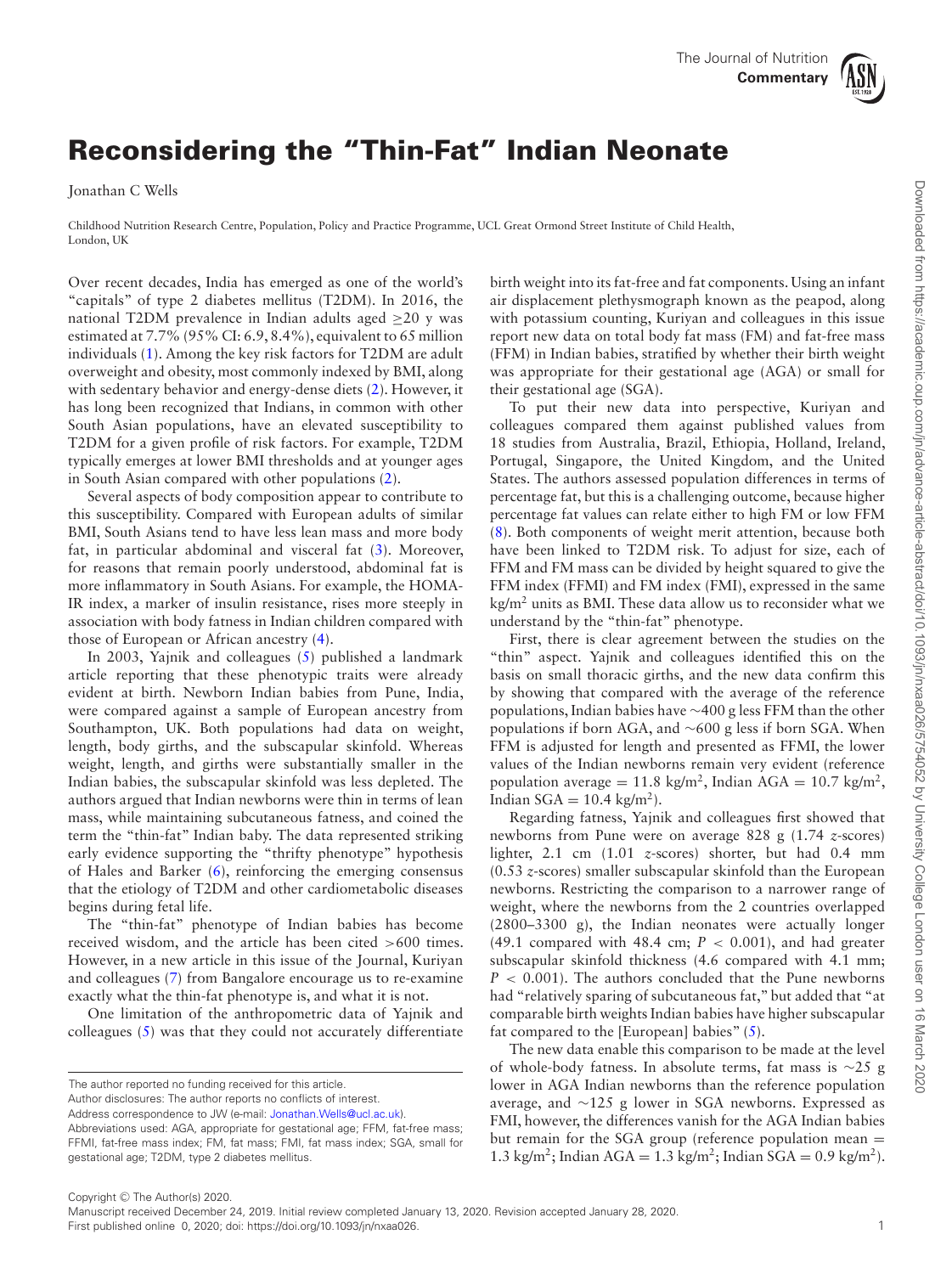<span id="page-1-5"></span>

**FIGURE 1** Associations of fat mass with (A) fat-free mass and (B) length at birth, and (C) of fat-free mass with length across populations measured using air-displacement plethysmography. Indian neonates with birth weights appropriate for gestational age (squares), or small for gestational age (triangles), compared with other populations (circles).

The AGA Indian infants do therefore tend to preserve their body fat, when compared against their substantial deficit in FFM, whereas the SGA Indian infants maintain a deficit in both FFM and FM.

The data of Kuriyan and colleagues [\(7\)](#page-2-1) therefore carry an important message, in reminding us that Indian babies do not tend to have higher levels of body fatness compared with other populations. However, the key issue is how the "fat" component of the "thin-fat" baby is actually interpreted. It is better regarded as a "relative preservation" of fat, rather than an excess, and this is consistent with the original assessment of Yajnik and colleague for their whole sample.

To illustrate this in more detail, it helps to plot FM against FFM, and both tissues against length. In any given population, there can be allometric associations between these parameters, and these associations can also be discernible when comparing populations. In each of the 3 panels of **[Figure 1](#page-1-5)**, the reference population data are plotted as a scatter, and a best-fit regression line with error included. The Indian data are then superimposed, to assess whether they lie within or outside the error margin. (One data point, relating to high-birth-weight babies with very high FM, was excluded from the reference data because its inclusion makes the Indian data look much more extreme. Excluding that data point, the pattern is similar but less pronounced.)

Partitioning weight into FFM and FM [\(Figure 1A](#page-1-5)), there is a positive correlation in the reference data, whereby FM broadly increases in association with FFM. Relative to that association, the Indian AGA babies lie outside the error line for FM, given their lower FFM, whereas the SGA group lie within the error margin. A similar pattern emerges if FM is plotted against length [\(Figure 1B](#page-1-5)). Finally, if FFM is plotted against length, both AGA and SGA Indian babies have FFM below the lower error line [\(Figure 1C](#page-1-5)).

Similar findings have emerged from a study of slightly older infants in the United Kingdom, using the same plethysmograph methodology. At 3 mo of age, compared with infants of European ancestry, those of South Asian ancestry had lower FFM but similar FM, and these differences remained after adjustment for length [\(9\)](#page-2-3).

So the issue comes down to how the term "thin-fat" is interpreted. In absolute terms, Indian babies either do not have excess fat mass (AGA) or they have lower values (SGA), but in relative terms Indian AGA babies have a similar FMI, and when considered alongside their lower FFMI this indicates a relative preservation of FM at the expense of FFM. If the term "thin-fat" is used, it therefore needs to be used with caution, so that "excess" adiposity is not assumed.

So, what of the comparison of babies of similar birth weights by Yajnik and colleagues, where the Indian babies were found to have greater length and subscapular skinfolds than their European counterparts? In Southampton, the neonates weighing 2800–3300 g were all below the local average birth weight (3494 g), and therefore represented a less well-nourished group. Conversely, infants in the same range of weight in Pune were all above the local average birth weight (2666 g), and could therefore have been not only well nourished, but possibly even exposed to excessive levels of maternal nutritional supply. For example, other studies in India have linked maternal glucose concentrations with neonatal size in nondiabetic pregnancies [\(10\)](#page-2-4). In other words, although the birth weights might be comparable across these 2 populations, the mothers were probably of different nutritional status.

## **Acknowledgments**

The sole author was responsible for all aspects of this manuscript.

## **References**

- <span id="page-1-0"></span>1. India State-Level Disease Burden Initiative Diabetes C. The increasing burden of diabetes and variations among the states of India: the Global Burden of Disease Study 1990–2016. Lancet Glob Health 2018;6(12):e1352–e62.
- <span id="page-1-1"></span>2. Hills AP, Arena R, Khunti K, Yajnik CS, Jayawardena R, Henry CJ, Street SJ, Soares MJ, Misra A. Epidemiology and determinants of type 2 diabetes in south Asia. Lancet Diabetes Endocrinol 2018;6(12):966– 78.
- <span id="page-1-2"></span>3. Misra A, Anoop S. Non-obese south Asians with diabetes: a pathophysiological conundrum. Diabetes Obes Int J 2016;1(4): 000124.
- <span id="page-1-3"></span>4. Nightingale CM, Rudnicka AR, Owen CG, Wells JC, Sattar N, Cook DG, Whincup PH. Influence of adiposity on insulin resistance and glycemia markers among United Kingdom children of South Asian, Black African-Caribbean, and White European origin: child heart and health study in England. Diabetes Care 2013;36(6):1712–9.
- <span id="page-1-4"></span>5. Yajnik CS, Fall CH, Coyaji KJ, Hirve SS, Rao S, Barker DJ, Joglekar C, Kellingray S. Neonatal anthropometry: the thin-fat Indian baby. The Pune Maternal Nutrition Study. Int J Obes 2003;27(2):173–80.